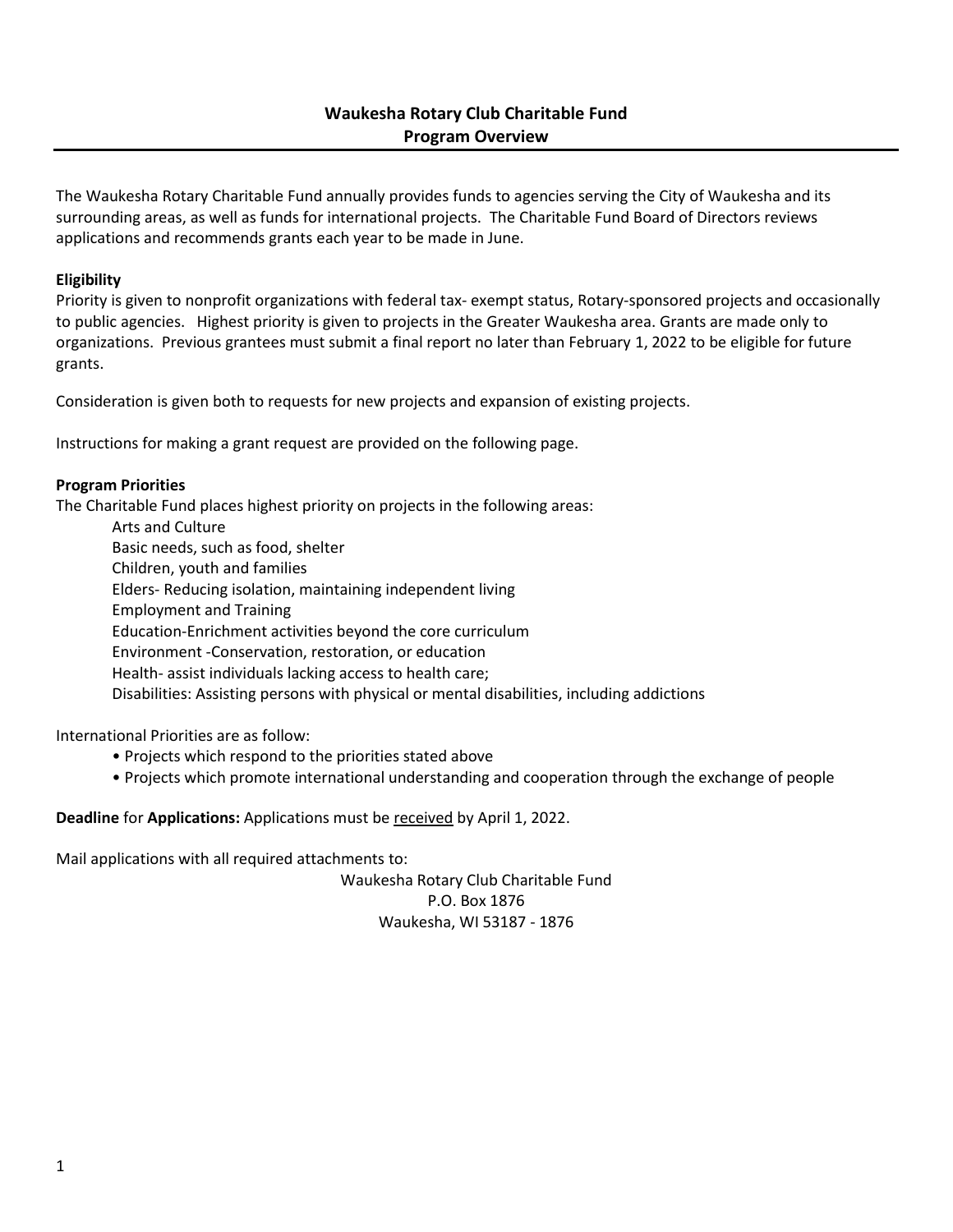## **Only complete applications, providing all the requested information and attachments, will be considered.**

#### **Narrative: (not to exceed 3 pages)**

#### **Organization Purpose**

Provide a brief summary of the organization's mission and programs.

#### **Project Description**

- Provide a brief description of the project purpose, the project's significance (why it is necessary), who will benefit from the program, *how the city of Waukesha and surrounding areas or international communities are impacted*, and the total cost of the project. Is this a new project or an expansion of an existing project?
- Outcomes: Describe the key outcome(s) of the project and the evaluation process to determine if the outcome was achieved.
- Methods: Provide a brief explanation for how and when the project will be planned and implemented. (This should make clear how the Outcomes will be attained.)

#### **Project Budget:**

• Provide a project budget indicating the sources of income and the expense items. A budget form is attached, but you may create your own budget form. Clearly indicate how the Waukesha Rotary Club Charitable Funds will be utilized in the project budget.

#### **Required Attachments:**

- Organization and Grant Information page
- Narrative
- Project Budget
- List of organization's officers and directors
- Income and expense budget for current fiscal year
- Most recent audit (or most recent year-end statements, if agency has no audit)
- Statement of federal tax exemption (501c3)
- Most recent report of previous Waukesha Rotary Club Charitable Fund grant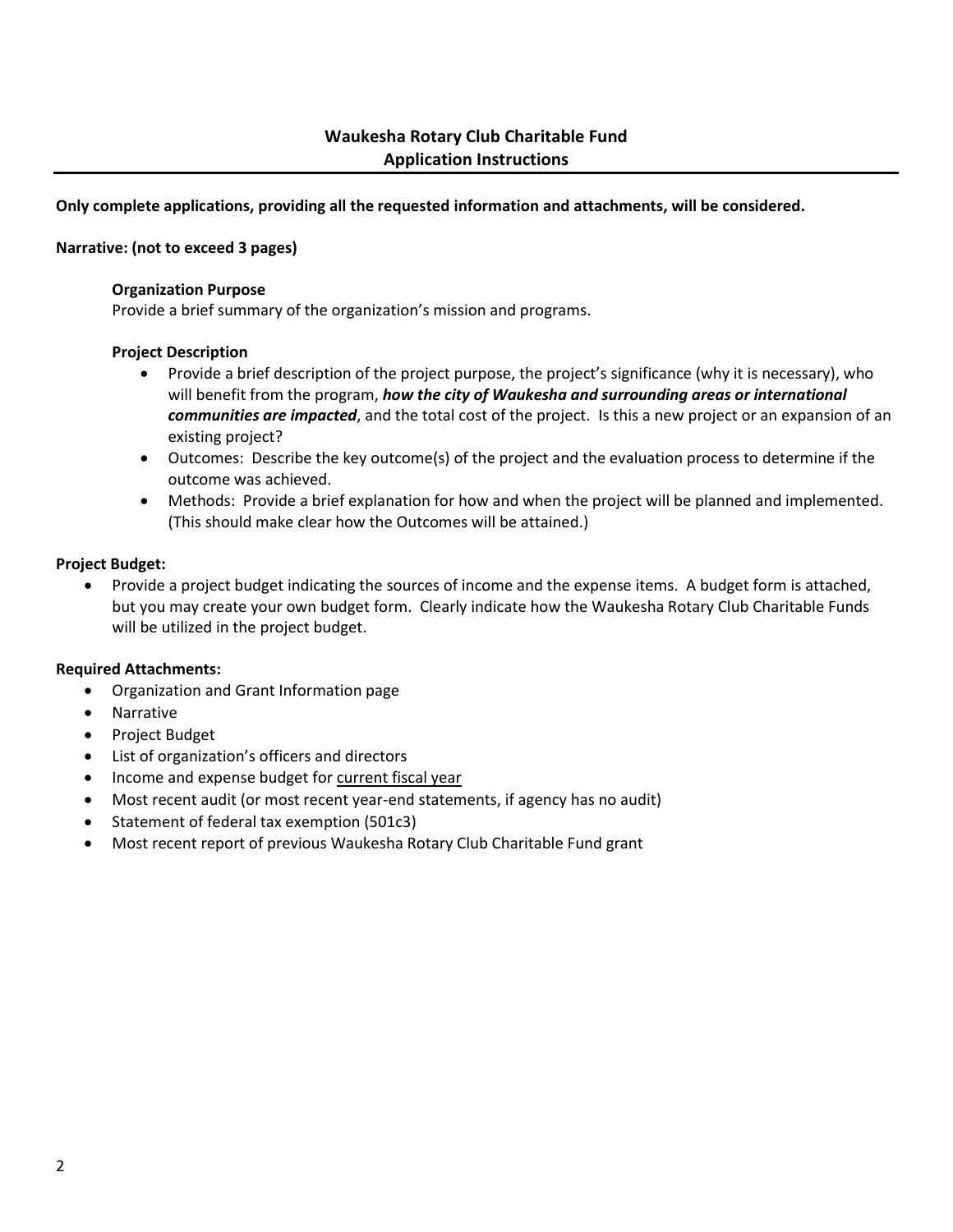## **Waukesha Rotary Club Charitable Fund Organization and Grant Information**

**\_\_\_\_\_\_\_\_\_\_\_\_\_\_\_\_\_\_\_\_\_\_\_\_\_\_\_\_\_\_\_\_\_\_\_\_\_\_\_\_\_\_\_\_\_\_\_\_\_**

| <b>Organization Information</b>                                                 |                                           |  |
|---------------------------------------------------------------------------------|-------------------------------------------|--|
|                                                                                 |                                           |  |
|                                                                                 |                                           |  |
|                                                                                 |                                           |  |
|                                                                                 |                                           |  |
|                                                                                 |                                           |  |
|                                                                                 |                                           |  |
|                                                                                 |                                           |  |
|                                                                                 |                                           |  |
| <b>Grant Request Information</b>                                                |                                           |  |
|                                                                                 |                                           |  |
| Nature of Request: _______________Project ______________________International   |                                           |  |
| Describe what the Waukesha Rotary Club's funding would specifically be used for |                                           |  |
|                                                                                 |                                           |  |
|                                                                                 |                                           |  |
| Signature and Title of Person Requesting Funds:                                 |                                           |  |
|                                                                                 |                                           |  |
| Title                                                                           |                                           |  |
|                                                                                 |                                           |  |
|                                                                                 |                                           |  |
|                                                                                 |                                           |  |
|                                                                                 | Zip Code: _______________________________ |  |